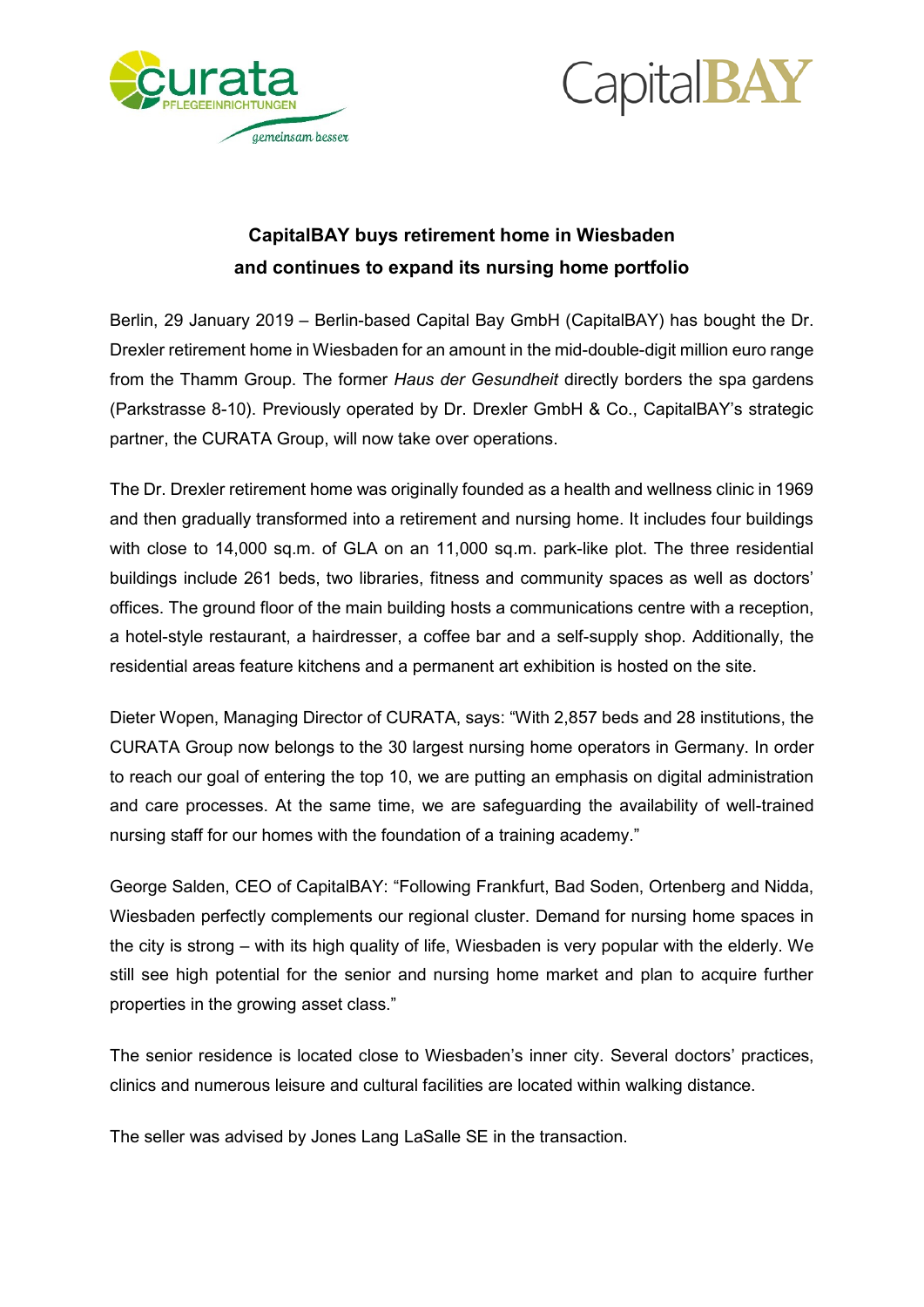



#### CAPITALBAY IN BRIEF

CapitalBAY is an alternative investment manager for real estate. The company serves institutional and semi-professional investors, offering holistic solutions to meet the full range of investment needs. CapitalBAY manages properties across all asset classes on behalf of their owners.

Through the use of digital processes and tools, CapitalBAY and its CB management companies are able to serve the entire real estate value chain. The company's internally codeveloped transaction software provides advanced support to investment managers in their acquisition and valuation activities. CapitalBAY pays particular attention to property users as the key drivers of cash flows across the value chain.

CapitalBAY, which was founded in 2016, currently manages properties throughout Germany valued at some EUR 3.5 billion. More than 160 people are employed at seven locations across Germany; the firm's headquarters are in Berlin.

**Media contact:** Anke Sostmann / Tom Zeller Executive Director / Managing Partner Feldhoff & Cie. GmbH Eschersheimer Landstraße 55 60322 Frankfurt am Main T: +49 69 2648677 - 14 / -15 M: +49 159 04028505 / +49 176 10430063 Email: as@feldhoff-cie.de / tz@feldhoff-cie.de

### **Company contact:**

George Salden CEO Capital Bay GmbH Sachsendamm 4/5 10829 Berlin T: +49 30 120866 20 Email: george.salden@capitalbay.de